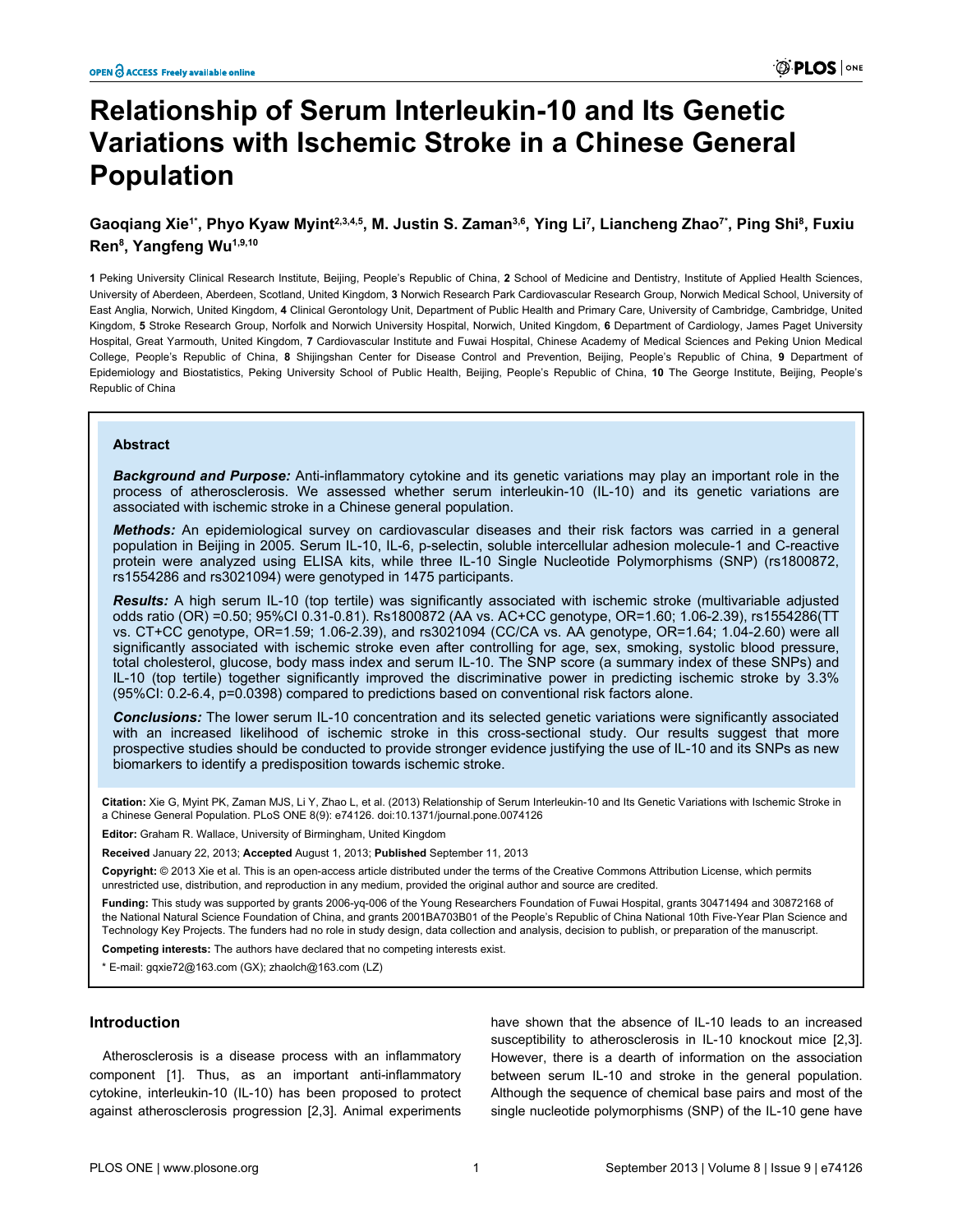been identified, their role in the regulation of IL-10 production and also their influence on atherosclerosis remains largely unknown.

The gene promoter is a region of an operon that acts as the initial binding site for RNA polymerase to be able to regulate the time and degree of expression of a gene [\[4\]](#page-7-0). Introns are non-coding sequences that interrupt eukaryotic exons and are removed from premature messenger RNAs by the spliceosomal machinery before translation [[5](#page-7-0)]. Although the intron does not code protein, it has been shown to influence gene transcription by affecting the gene space structure and/or producing micro-RNA [[6\]](#page-7-0). Compared with SNPs in exons and promoter region, SNPs in intron regions are less frequently studied in relation to ischemic stroke.

To date the studies which have examined the association between rs1800872, a prevalent minor allele (~27%) in the Chinese population situated in promoter region, and cardiovascular disease have yielded inconsistent results [[7,8\]](#page-7-0). In addition, the effects of rs1554286 and rs3021094, minor alleles that are 28.4% and 47.8% prevalent in Chinese, which are situated in the intron region of IL-10 gene, on serum IL-10 levels and ischemic stroke have not been previously reported.

Thus, in the current study we selected rs1800872, rs1554286 and rs3021094 SNPs and examined the relationships between serum IL-10, selected IL-10 gene SNPs, and the risk of ischemic stroke using a cross-sectional study in a general Chinese population. We also examined whether these SNPs together with IL-10 improved the risk prediction of ischemic stroke above that of classical risk factors in this population.

# **Methods**

#### **Study Subjects**

The study sample was taken from the original cohort of rural Beijing participants in the People's Republic of China/United States of America (PRC-USA) Collaborative Study of Cardiovascular and Cardiopulmonary Epidemiology. A detailed description of the goals, design and methods of PRC-USA study has been published elsewhere [\[9,10\]](#page-7-0). Briefly, the current study sample was drawn from a clustered random sample of 2313 men and women residing in 11 villages of the Shijingshan district of Beijing who participated in the Third survey of the PRC-USA study (1993-1994). Of the 2313 participants, 170 participants died, 105 were excluded because of missing baseline data on cardiovascular risk factors and history of cardiovascular disease (CVD), and the remaining 2038 participants were invited for the survey in 2005. Among 2038 eligible population, a total of 1756 (86.2%) were accessible and participated in the field survey.

The study was approved by the Ethical Committee of Fuwai Hospital according to the Declaration of Helsinki. Written informed consent was obtained from all participants.

#### **Outcome Ascertainment**

People with ischemic stroke were identified using the PRC-USA definition of ischemic stroke. The diagnosis of ischemic stroke due to cerebral thrombosis or embolism was made by

the participant's general practitioner or treating nursing home physicians based on clinical findings and the computed tomography (CT).

#### **Genotyping**

Among the field-surveyed 1756 participants, DNA was successfully drawn from 1652 (94.1%) and assayed for selected IL-10 gene polymorphisms. Genotyping of rs1800872 was performed by the polymerase chain reaction restriction fragment-length polymorphism (PCR-RFLP) method [\[11\]](#page-7-0). Rs1554286 and rs3021094 were genotyped using ligase detection reaction (LDR) methods in the same DNA samples.

#### **Cytokine Measurement**

Serum cytokines such as interleukin-10(IL-10), interleukin-6 (IL-6), P-selectin, soluble intercellular adhesion molecule-1 (s-ICAM-1) and C-reactive protein (CRP) were measured using ELISA kits according to the manufacturer's instructions (SUNBIO, China) in 1475 participants. The correlation coefficient for 18 test–retest samples was 0.96 for IL-10, 0.82 for IL-6, 0.94 for P-selectin and 0.94 for s-ICAM-1 depicting strong agreement for all (p for all <0.001). The correlation coefficient for 44 test–retest samples was 0.994 for CRP.

#### **Cardiovascular disease risk factor measurements**

All major conventional (classical) cardiovascular risk factors were measured using the same standard protocols as in the previous PRC-USA surveys [[9,10](#page-7-0)]. Current smoking was defined as having smoked at least one cigarette per day for at least the past one year. An ex-smoker was defined as an individual who previously smoked tobacco but had stopped smoking for at least one month. Hypertension was defined as systolic blood pressure (SBP) ≥140mmHg or diastolic blood pressure (DBP) ≥90 mmHg or use of antihypertensive drugs in the past 2 weeks. Diabetes was defined as a fasting glucose ≥126mg/dL or participant use of insulin or hypoglycemic agent [[12](#page-8-0)]. Body mass index (BMI) was calculated as weight in kg/ height in m<sup>2</sup>.

#### **Statistical analysis**

The Hardy-Weinberg equilibrium was assessed using the Chi-square test  $(x^2)$  and the SHEsis program [\(http://](http://analysis2.bio-x.cn/shesismain.htm) [analysis2.bio-x.cn/SHEsisMain.htm](http://analysis2.bio-x.cn/shesismain.htm)) [\[13\]](#page-8-0). Chi-square test (χ<sup>2</sup>) and logistic regression models were used for dichotomous variables. General linear models (GLM) were used to assess the effects of SNPs and other factors on serum IL-10 using SPSS for Windows version 16.0 (SPSS Inc., Chicago, IL). Multiple logistic regression models were used to assess the effects of SNPs, serum IL-10 and other factors on risk of ischemic stroke. Haplotype analyses were performed using SHEsis program [\[13,14](#page-8-0)].

We used both a mixed inheritance model (wild, mixed and mutant genotype as three categories in SNP variable) and a dominant inheritance model (wild/no wild genotypes as two categories in SNP variable) to assess the effects of SNPs on serum IL-10 and ischemic stroke respectively. In order to assess the combined effects of all SNPs, a combined index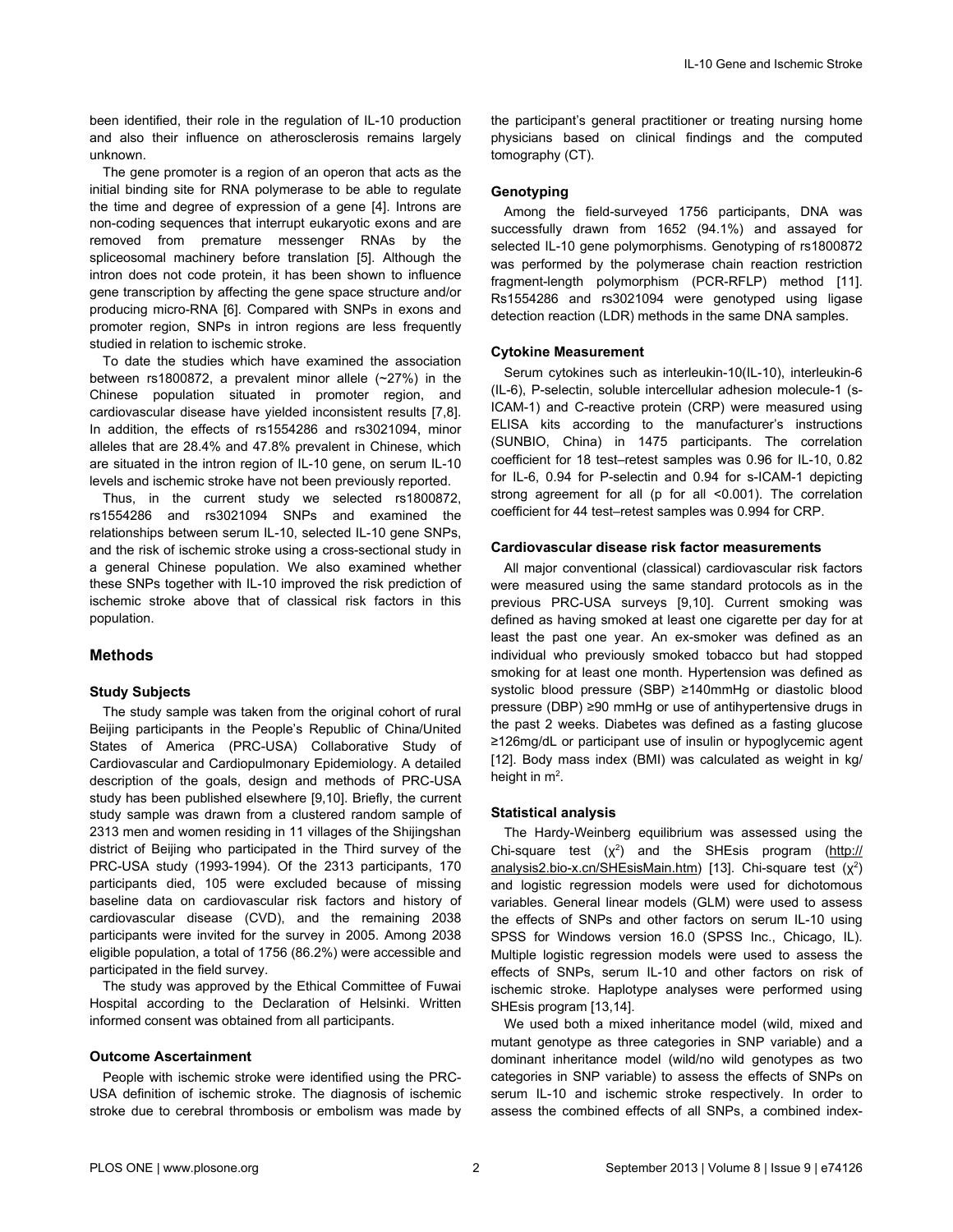<span id="page-2-0"></span>SNP score was developed according to the odds ratios (ORs) of ischemic stroke observed with each SNP. A score of SNPs was calculated by summing the scores of rs1800872, rs1554286 and rs3021094 as described in **Supplementary A** in [File S1](#page-7-0). Among the 1475 participants who had cytokine measurement, there were 412, 440, 144 and 479 persons whose SNP score was 0, 1, 2 and 3 respectively. We combined those with score 1 and 2 as one group in order to increase statistical power. In the models, two dummy variables were used to assess the SNP score: score 1 or 2 (yes/no) and score 3 (yes/no).

To analyze the additive contribution of IL-10 and its SNPs in predicting the risk of ischemic stroke, we created three logistic models using the data of 1475 participants (**Supplementary B** in [File S1](#page-7-0))—the first model used IL-10(yes/no top tertile) and its SNPs score only, the second model used conventional risk factors only and the third model used conventional risk factors plus IL-10(yes/no top tertile) and its SNP score. Then, the predicted absolute risk (AR) or probability (P) of ischemic stroke for each participant was calculated using these logistic regression coefficients from these models in the following equations:

Model 1:  $AR_1 = Odds_1 / (Odds_1 + 1)$ , where  $Odds_1 = EXP$  $\{(-0.65 \times |110 \text{ top-tertile}(yes/no))\}$  +0.20×[SNPscore 1 2(yes/ no)] + 0.69×[SNPscore\_3(yes/no)]-2.71};

Model 2:  $AR_2$  = Odds<sub>2</sub>/ (Odds<sub>2</sub>+1), where Odd<sub>2</sub> = EXP {0.05× [age(yr)]-0.44×[sex(man/woman)] -0.07×[smoking(yes/no)] +0.56×[ex-smoking(yes/no)] +0.01×[SBP (mmHg)] +0.003× [TC(mg/dl)]-0.002×[glucose(mg/dl)]-0.004×[BMI(kg/m<sup>2</sup> )]-6.37};

Model 3:  $AR_3 = Odd_3/$  (Odd<sub>3</sub>+1), where Odd<sub>3</sub> = EXP {0.05× [age(yr)]-0.48×[sex(man/woman)] -0.73×[IL10\_top\_tertile(yes/ no)] +0.17×[SNPscore\_1\_2(yes/no)] +0.77×[SNPscore\_3(yes/ no)] -0.06×[smoking(yes/no)] +0.57×[ex-smoking(yes/no)] +0.01×[SBP (mmHg)] +0.004×[TC(mg/dl)]-0.001×[glucose(mg/ dl)]-0.005×[BMI(kg/m<sup>2</sup> )]-6.84}.

In all models, yes was 1 and no was 0, EXP was a function that EXP(numexpr)=e<sup>numexpr</sup>, where e≈2.71828.

Receiver operating characteristic curve (ROC) analysis was used to compare the usefulness of the models in predicting the absolute risk of ischemic stroke. Equality of the area under the curves (AUC, or c-statistics) was tested using the ROCCONTRAST function in logistics procedure in SAS 9.2. A two-sided p value of <0.05 was regarded as statistically significantly different.

# **Results**

#### **Characteristics of the participants with and without ischemic stroke**

Of the 1475 participants with complete data on SNPs, other biomarkers and risk factors, 106 (7.2%) had had an ischemic stroke. Compared to those without ischemic stroke, those who had had an ischemic stroke were older, more likely to be men, had higher systolic/diastolic blood pressure, higher triglyceride levels, lower high density lipoprotein levels, a more frequent history of hypertension and myocardial infarction, were more likely to be on anti-inflammatory drugs and lipid lowering drugs and had lower frequencies of the CC genotype of rs1800872

**Table 1.** Sample characteristics and comparison between those participants with and without ischemic stroke.

| <b>Variables</b>                        | Cases (N=106) |       | Controls(N=1369)p values <sup>*</sup> |       |           |
|-----------------------------------------|---------------|-------|---------------------------------------|-------|-----------|
|                                         | Mean<br>SD    |       | Mean<br>SD                            |       |           |
| Age (years)                             | 63.3          | 7.8   | 59.4                                  | 8.0   | < 0.001   |
| Body mass index(kg/m <sup>2</sup> )     | 26.2          | 3.0   | 27.2                                  | 18.8  | 0.561     |
| Systolic blood pressure (mmHg)          | 144.8         | 19.5  | 138.1                                 | 20.6  | 0.001     |
| Diastolic blood pressure (mmHg)         | 84.5          | 10.3  | 82.3                                  | 10.6  | 0.036     |
| Total cholesterol (mg/dl)               | 204.4         | 36.7  | 200.6                                 | 35.9  | 0.295     |
| Triglyceride                            | 162.2         | 102.8 | 139.8                                 | 88.8  | 0.013     |
| high density lipoprotein<br>cholesterol | 46.0          | 10.4  | 49.2                                  | 12.3  | 0.010     |
| Glucose (mg/dl)                         | 104.0         | 33.6  | 104.9                                 | 38.3  | 0.829     |
| C-reactive protein (ug/ml)              | 3.79          | 3.32  | 3.47                                  | 3.78  | 0.395     |
| P-selectin(ng/ml)                       | 0.19          | 0.21  | 0.16                                  | 0.18  | 0.061     |
| s-ICAM-1(ng/ml) <sup>^</sup>            | 655.1         | 222.6 | 669.1                                 | 259.7 | 0.692     |
| Interleukin-6(pg/ml)                    | 18.1          | 24.7  | 17.9                                  | 20.9  | 0.922     |
| Interleukin-10(pg/ml)                   | 33.1          | 28.6  | 34.5                                  | 39.1  | 0.725     |
|                                         |               |       |                                       |       |           |
|                                         | Cases         | %     | Controls                              | %     | p values# |
| Interleukin-10                          |               |       |                                       |       |           |
| 1 <sup>st</sup> tertile <sup>§</sup>    | 36            | 34.0  | 452                                   | 33.0  |           |
| 2 <sup>nd</sup> tertile                 | 47            | 44.3  | 448                                   | 32.7  |           |
| 3 <sup>rd</sup> tertile                 | 23            | 21.7  | 469                                   | 34.3  | 0.013     |
| Men                                     | 49            | 46.2  | 466                                   | 34.0  | 0.011     |
| Current smoking                         | 29            | 27.4  | 407                                   | 29.7  | 0.606     |
| Current drinking                        | 24            | 22.6  | 327                                   | 23.9  | 0.772     |
| <b>Diabetes</b>                         | 23            | 21.7  | 201                                   | 14.7  | 0.053     |
| Hypertension                            | 87            | 82.1  | 688                                   | 50.3  | < 0.001   |
| Myocardial infarction                   | 10            | 9.4   | 41                                    | 3.0   | < 0.001   |
| On anti-inflammatory drugs              | 44            | 41.5  | 226                                   | 16.5  | < 0.001   |
| On lipid lowering drugs                 | 7             | 6.6   | 41                                    | 3.0   | 0.044     |
| CC genotype of rs1800872                | 52            | 49.1  | 808                                   | 59.0  | 0.045     |
| TT genotype of rs1554286                | 52            | 49.1  | 545                                   | 39.8  | 0.062     |
| AA genotype of rs3021094                | 28            | 26.4  | 494                                   | 36.1  | 0.045     |

\*. Using t-test.

#Using x<sup>2</sup>-test.

^. s-ICAM-1: soluble intercellular adhesion molecule-1.

§. Participants were divided into 3 equal tertiles of IL-10 by 10-year age groups.

doi: 10.1371/journal.pone.0074126.t001

and AA genotype of rs3021094 (all p<0.05) (Table **1**). The prevalence of ischemic stroke increased with older age in both men and women (**Supplementary C** in [File S1](#page-7-0)).

#### **Distribution and Linkage Correlations of SNPs**

The distributions of three IL-10 gene SNPs were consistent with the Hardy-Weinberg equilibrium in those 1369 without ischemic stroke (p=0.28 for rs1800872, p=0.10 for rs1554286, and p=0.25 for rs3021094) and in those 106 with ischemic stroke (p=0.39 for rs1800872, p=0.97 for rs1554286, and p=0.10 for rs3021094). There were significant linkage correlations among rs1800872, rs1554286 and rs3021094 (r<sup>2</sup>=0.76 for rs1800872 vs. rs1554286, 0.30 for rs1800872 vs. rs3021094, and 0.40 for rs1554286 vs. rs3021094, all p<0.001)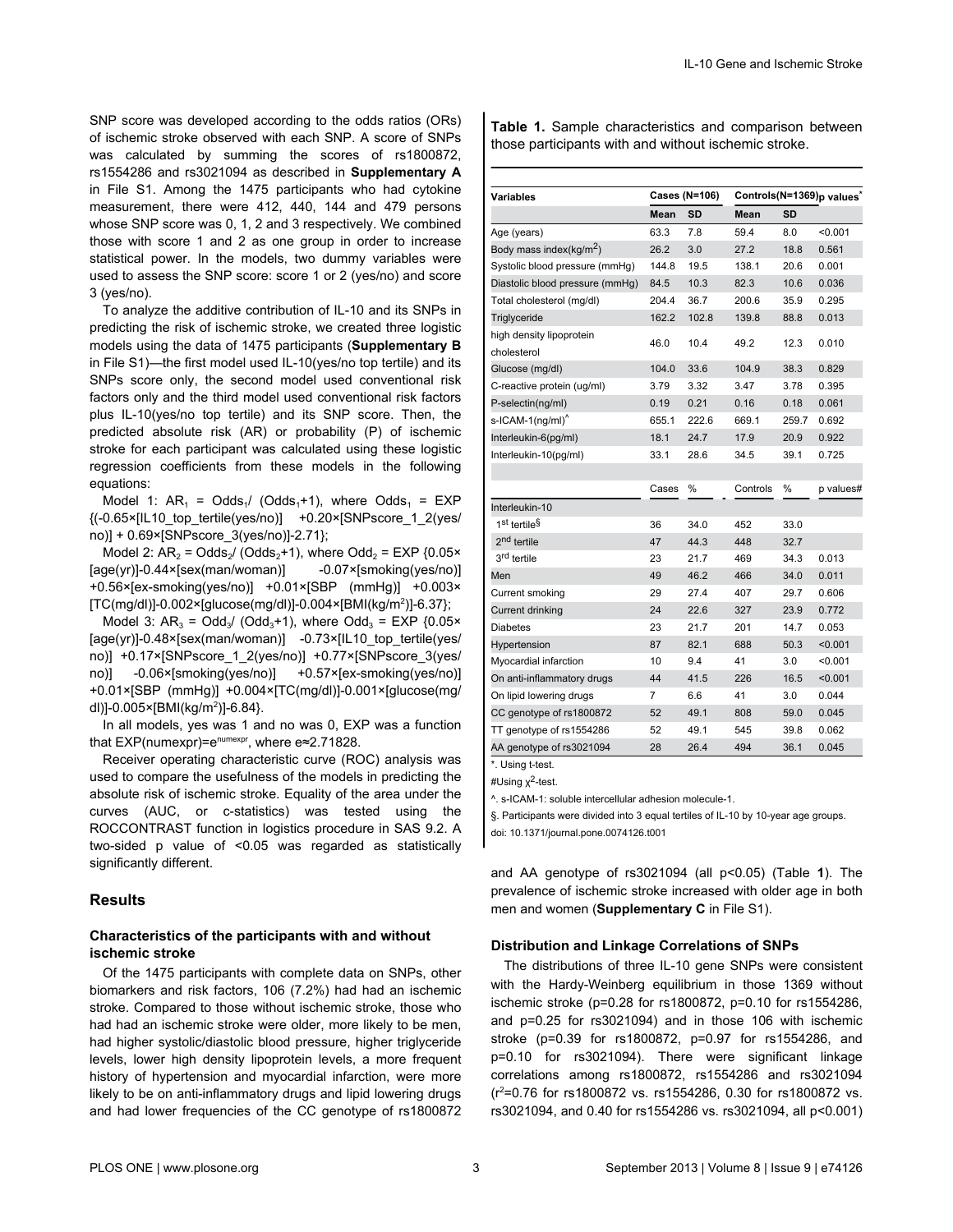**Table 2.** Relationship between interleukin-10 (IL-10) and ischemic stroke in 1475 participants.

| $IL-10(pg/ml)$                |      |     |       | Sample site Cases Rates (%) Odds ratios(95%CI) |
|-------------------------------|------|-----|-------|------------------------------------------------|
| Per 1 SD#(38) increase        | 1475 | 106 | 7.2%  | $0.89(0.66-1.19)$                              |
| Tertile of IL-10 <sup>§</sup> |      |     |       |                                                |
| 1 <sup>st</sup> tertile       | 488  | 36  | 7.4   | 1                                              |
| 2 <sup>nd</sup> tertile       | 495  | 47  | 9.5   | $1.27(0.80-2.01)$                              |
| 3 <sup>rd</sup> tertile       | 492  | 23  | 4.7   | $0.57(0.33 - 0.99)$                            |
| p for trends <sup>*</sup>     |      |     | 0.013 | 0.011                                          |
| $1st + 2nd$ tertile           | 983  | 83  | 8.4   | 1                                              |
| 3 <sup>rd</sup> tertile       | 492  | 23  | 4.7   | $0.50(0.31-0.81)$                              |
| p values <sup>*</sup>         |      |     | 0.008 | 0.005                                          |

\*. Odds ratios (95%CI) and p values were calculated by multiple logistic models after adjusting for age, sex, smoking, systolic blood pressure, cholesterol, glucose, and body mass index.

# SD was standard deviation of IL-10.

§. Participants were divided into 3 equal tertiles of IL-10 by 10-year age groups.

doi: 10.1371/journal.pone.0074126.t002

using SHEsis software [\[13,14\]](#page-8-0). The C allele of rs1800872 was significantly linked with C allele of rs1554286 and A allele of rs3021094 (p<0.001).

#### **Serum IL-10 and ischemic stroke**

The mean level of serum IL-10 in the total sample was 34.4±38.5pg/ml (34.0±23.8 pg/ml in men, and 34.6±44.4pg/ml in women), which was significantly positively correlated with age(Spearman R=0.15, p<0.001). Uni-variable analyses showed that the mean IL-10 was not significantly different between patients with ischemic stroke and controls ([Table](#page-2-0) **1**). In order to adjust for the confounding effects of age and sex, the sample was divided into three equal tertiles of IL-10 by 10 year age groups. The sample was stratified into 40-, 50-, 60-, and 70-year age groups in both men and women. Then each group was divided into three equal tertiles of IL-10. We then combined all first tertiles of all age-sex-groups as first tertile. The same approach was used to categorise participants into second and third tertiles. The distribution of age-sex-adjusted tertiles of IL-10 was significantly different between patients with ischemic stroke and controls (p=0.013) ([Table](#page-2-0) **1**). Compared to those of the  $1^{st}+2^{nd}$  tertile of IL-10, the odds ratio (OR) for ischemic stroke was significantly decreased in those of the 3rd tertile of IL-10 (OR=0.50, 95%CI: 0.31-0.81, p=0.005) after adjusting for age, sex, smoking, systolic blood pressure, total cholesterol, glucose and body mass index (Table **2**).

#### **IL-10 SNPs and ischemic stroke**

The odds ratio of ischemic stroke was significantly increased in those with AA versus AC+CC genotype of rs1800872 (OR = 1.54,95%CI:1.03-2.30,p=0.036), TT versus CC+CT genotype of rs1554286 (OR=1.54, 95%CI: 1.02-2.30, p=0.038), and CC/CA versus AA genotypes of rs3021094 (OR = 1.62,95%CI: 1.03-2.54, p=0.038) after adjustments were made for age, sex, smoking, systolic blood pressure, cholesterol, glucose, and body mass index(Table **3**). The addition of serum IL-10(yes/no

**Table 3.** IL-10 SNPs and risk of ischemic stroke in 1475 participants.

| <b>SNPs</b>                          | N   | cases% |                      | <b>Odds Ratios</b><br>(95%CI)* | <b>Odds Ratios</b><br>(95%CI)# |
|--------------------------------------|-----|--------|----------------------|--------------------------------|--------------------------------|
| rs1800872                            |     |        |                      |                                |                                |
| Mixed Inheritance                    |     |        |                      |                                |                                |
| Model                                |     |        |                      |                                |                                |
| AA                                   | 615 | 54     | 8.8%                 | 1.39 (0.72-2.68)               | 1.42 (0.73-2.76)               |
| AC                                   | 682 | 40     | 5.9%                 | $0.88(0.44 - 1.73)$            | $0.86(0.44 - 1.71)$            |
| CC                                   | 178 | 12     | 6.7%                 | $\mathbf{1}$                   | $\mathbf{1}$                   |
| P for trends                         |     |        | $0.124$ <sup>+</sup> | 0.104                          | 0.072                          |
| Dominant<br><b>Inheritance Model</b> |     |        |                      |                                |                                |
| AA                                   | 615 | 54     | 8.8%                 | 1.54 (1.03-2.30)               | 1.60 (1.06-2.39)               |
| CC+AC                                | 860 | 52     | 6.0%                 | 1                              | $\overline{1}$                 |
| P values                             |     |        | $0.045$ ‡            | 0.036                          | 0.024                          |
| rs1554286                            |     |        |                      |                                |                                |
| Mixed Inheritance<br>Model           |     |        |                      |                                |                                |
| TT                                   | 597 | 52     | 8.7%                 | 1.29 (0.70-2.37)               | 1.33 (0.72-2.46)               |
| СT                                   | 676 | 39     | 5.8%                 | $0.79(0.42 - 1.48)$            | $0.79(0.42 - 1.48)$            |
| CС                                   | 202 | 15     | 7.4%                 | $\mathbf{1}$                   | 1                              |
| P for trends                         |     |        | $0.127+$             | 0.092                          |                                |
| Dominant                             |     |        |                      |                                |                                |
| <b>Inheritance Model</b>             |     |        |                      |                                |                                |
| <b>TT</b>                            | 597 | 52     | 8.7%                 | 1.54 (1.02-2.30)               | 1.59 (1.06-2.39)               |
| CC+CT                                | 878 | 54     | 6.2%                 | $\mathbf{1}$                   | $\mathbf{1}$                   |
| P values                             |     |        | $0.062 \pm$          | 0.038                          | 0.025                          |
| rs3021094                            |     |        |                      |                                |                                |
| Mixed Inheritance<br>Model           |     |        |                      |                                |                                |
| AA                                   | 522 | 28     | 5.4%                 | $\mathbf{1}$                   | $\mathbf{1}$                   |
| AC                                   | 679 | 47     | 6.9%                 | 1.31 (0.80-2.14)               | 1.33 (0.81-2.17)               |
| CС                                   | 274 | 31     | 11.3%                | 2.48 (1.44-4.29)               | 2.59 (1.49-4.48)               |
| P for trends                         |     |        | $0.008 +$            | 0.003                          | 0.002                          |
| Dominant                             |     |        |                      |                                |                                |
| <b>Inheritance Model</b>             |     |        |                      |                                |                                |
| AA                                   | 522 | 28     | 5.4%                 | 1                              | 1                              |
| CC+AC                                | 953 | 78     | 8.2%                 | 1.62 (1.03-2.54)               | 1.64 (1.04-2.60)               |
| P values                             |     |        | $0.045 \ddagger$     | 0.038                          | 0.056                          |
| Scores of SNPs^                      |     |        |                      |                                |                                |
| 0                                    | 412 | 22     | 5.3%                 | 1                              | 1                              |
| $1 - 2$                              | 584 | 37     | 6.3%                 | 1.17 (0.67-2.03)               | 1.19 (0.68-2.07)               |
| 3                                    | 479 | 47     | 9.8%                 | 2.08 (1.22-3.55)               | 2.16 (1.26-3.70)               |
| P for trends                         |     |        | $0.021+$             | 0.008                          | 0.006                          |

top tertile categorical variable) into the model remained these ORs significant (Table **3**). Haplotype analyses found that ATA and ATC haplotypes of rs1800872, rs1554286, and rs3021094 were significantly associated with ischemic stroke: a decreased odds ratio with ATA (OR=0.68, 95%CI: 0.46-0.99, p=0.04) and an increased odds ratio with ATC (OR=1.59, 95%CI: 1.20-2.11, p=0.001) [\(Table](#page-4-0) **4**).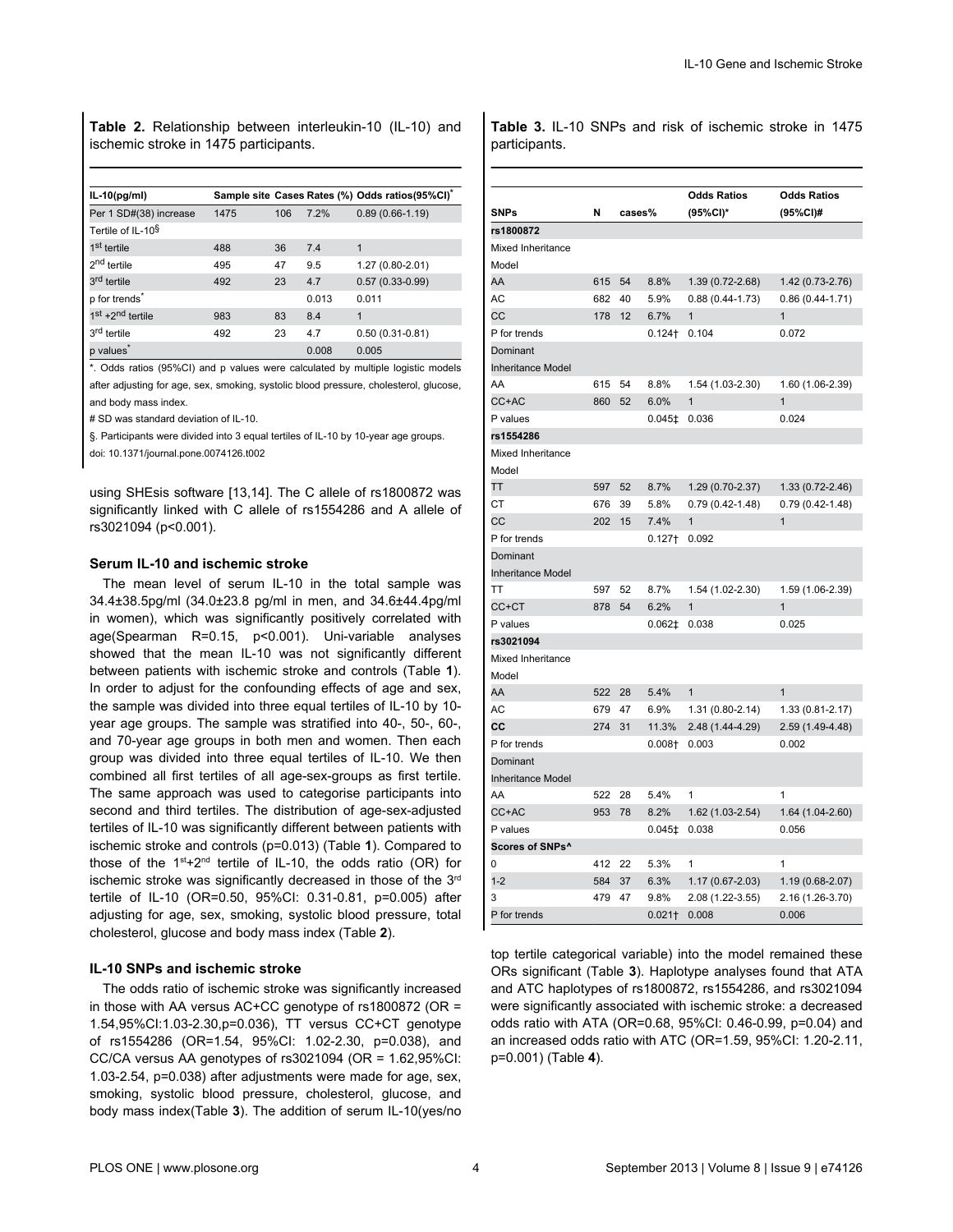# <span id="page-4-0"></span>**Table 3 (continued).**

\*. Odds ratios (95%CI) and p values were calculated by multiple logistic models after adjusting for age, sex, smoking, systolic blood pressure, cholesterol, glucose, and body mass index.

# Odds ratios(95%CI) and p values were calculated by multiple logistic models after adjusting for age, sex, smoking, systolic blood pressure, cholesterol, glucose, body mass index, and IL-10(yes/no top tertile).

- † P for trends were calculated by Cochran-Armitage trend test.
- ‡. P values were calculated by chi-square tests.

^. Score of SNPs was summary of scores of rs1800872 (if AA, then score=1, if CC +AC, then score=0), rs1554286 (if TT, then score=1, if CC+CT, then score=0), and rs3021094 (if CC+AC, then score=1, if AA, then score=0). Those with score value 1 and 2 were combined into one group in order to increase the statistic power. doi: 10.1371/journal.pone.0074126.t003

**Table 4.** Haplotype analysis for loci of rs1800872, rs1554286, rs3021094 and risk of ischemic stroke.

| Haplotypes (rs1800872/ |             |              |                   |           |  |  |  |
|------------------------|-------------|--------------|-------------------|-----------|--|--|--|
| rs1554286/rs3021094)   | Case $(\%)$ | Control (%)  | OR(95%CI)#        | P for OR# |  |  |  |
| A C A                  | 5(0.023)    | 100 (0.037)  | $0.62(0.25-1.55)$ | 0.302     |  |  |  |
| $AC C^*$               | 1(0.005)    | 1(0.000)     |                   |           |  |  |  |
| A T A                  | 34 (0.159)  | 596 (0.217)  | $0.68(0.46-0.99)$ | 0.040     |  |  |  |
| ATC                    | 108 (0.504) | 1067 (0.389) | 1.59 (1.20-2.11)  | 0.001     |  |  |  |
| C C A                  | 63 (0.294)  | 910 (0.332)  | $0.83(0.61-1.12)$ | 0.234     |  |  |  |
| $C T A^*$              | 1(0.005)    | 14 (0.005)   |                   |           |  |  |  |
| C T C <sup>*</sup>     | 0(0.000)    | 50 (0.018)   | $\overline{a}$    |           |  |  |  |

# Odds ratios (95%CI) and p values were calculated by SHEsis software online (http://analysis2.bio-x.cn/myAnalysis.php) [[13](#page-8-0),[14](#page-8-0)].

\*. All those frequency<0.03 will be ignored in analysis.

doi: 10.1371/journal.pone.0074126.t004

#### **Effects of IL-10 gene polymorphisms on serum IL-10**

In both univariable and age and sex adjusted general linear models serum IL-10 levels were not significantly associated with any polymorphisms (**Supplementary D** in [File S1](#page-7-0)). However, serum IL-10 level was significantly influenced by interactions: rs1800872×age, rs1800872×IL-6, rs1554286×IL-6, rs1554286×P-selectin, rs3021094× P-selectin (p for all <0.05) in multiple general linear models (**Supplementary E** in [File](#page-7-0) [S1\)](#page-7-0). [Figure](#page-5-0) **1** shows that IL-10 level increased with IL-6 more steeply in those with the CC genotype of rs1800872, CC genotype of rs1554286 and with P-selectin in those with the AA genotype of rs3021094. Thus, when these interactions were added into the models, serum IL-10 was significantly associated with rs1800872, rs1554286 and rs3021094 (**Supplementary D** in [File S1](#page-7-0)).

# **The value of adding IL-10 and its SNPs to classical risk model for ischemic stroke**

Model 1 containing IL-10 (yes/no top tertile) and SNPs scores significantly predicted the likelihood of ischemic stroke but with a modest AUC of 0.609 (95% CI 0.556-0.662, p<0.001) ([Figure 2\)](#page-6-0). However, the addition of IL-10 (yes/no top tertile) and SNPs score in model 3 resulted in a significant increase in AUC from 0.681 (95%CI 0.630 to 0.732) using model 2 (conventional risk factors only) to 0.714 (95% CI 0.660 to 0.768). The absolute increase in AUC was 3.3% (95%CI 0.2 to 6.4, p=0.0398).

# **Discussion**

Our results show that a higher serum IL-10 level may be associated with a reduced risk of ischemic stroke in a general population. This work provides new evidence backing up the hypothesis of the protective effects of IL-10 on the atherosclerotic process. Ross first proposed that atherosclerosis is an inflammatory disease and not merely a process of the accumulation of lipids within the artery wall in 1999 [[1\]](#page-7-0). Since then, many studies have been conducted to investigate the associations between markers of inflammation and ischemic cardiovascular diseases. Interleukin(IL)-10, as an important anti-inflammatory T-cell cytokines, had been identified as a cytokine that regulates at least three different types of macrophages which play an important role in atherosclerosis [\[1\]](#page-7-0). Animal experiments have shown the protective effects of IL-10 on atherosclerotic lesion formation in IL-10 transgenic mice model and IL-10 knockout mice model [[2,3\]](#page-7-0). Moreover, in patients with acute coronary syndromes it has been demonstrated that elevated serum IL-10 levels are associated with a significantly improved outcome [[15](#page-8-0)]. In those > =85 years, lower IL-10 production in lipopolysaccharidestimulated whole-blood samples have been shown to be significantly associated with increased incident fatal stroke [\[16\]](#page-8-0). Compared with stimulated IL-10 production, serum IL-10 is easier to assess and thus may be incorporated in clinical practice to risk stratify the likelihood of ischemic event.

Although the sequence of chemical base pairs and most SNPs of the IL-10 gene have been identified [\[17\]](#page-8-0), their role in the aetiology of ischemic disease in humans is still largely unknown. Rs1800872 is one of the most studied SNP in the promoter region of IL-10 gene [\[7](#page-7-0)]. A large case-control (1107 cases, 1082 controls) study did not show a significant association between rs1800872 and the risk of myocardial infarction [[7](#page-7-0)], but other studies have shown that the haplotype associated with the -592A allele of rs1800872 is associated with a higher risk of ischemic cardiovascular events [[8](#page-7-0)], and with postoperative cardiovascular events in patients with peripheral artery disease receiving elective surgical revascularization [[18](#page-8-0)] and with coronary artery lesions in the acute stage of Kawasaki disease [\[19\]](#page-8-0). Our study confirms that the A allele of rs1800872 is significantly associated with higher risk of ischemic stroke in a general population.

The potential mechanism of this observed association may be that rs1800872 influences the regulation of the production of IL-10. An extended twin study found that 50-70% of the variance in production level of IL-10 is genetically determined [[20](#page-8-0)]. A recent small-sample study showed that serum IL-10 was significantly higher in ten rheumatoid arthritis patients carrying the C allele of rs1800872(-592A/C) [[21](#page-8-0)]. We show that serum IL-10 level increases with serum IL-6 more rapidly in those with AA genotype of rs1800872 (p for interaction<0.001)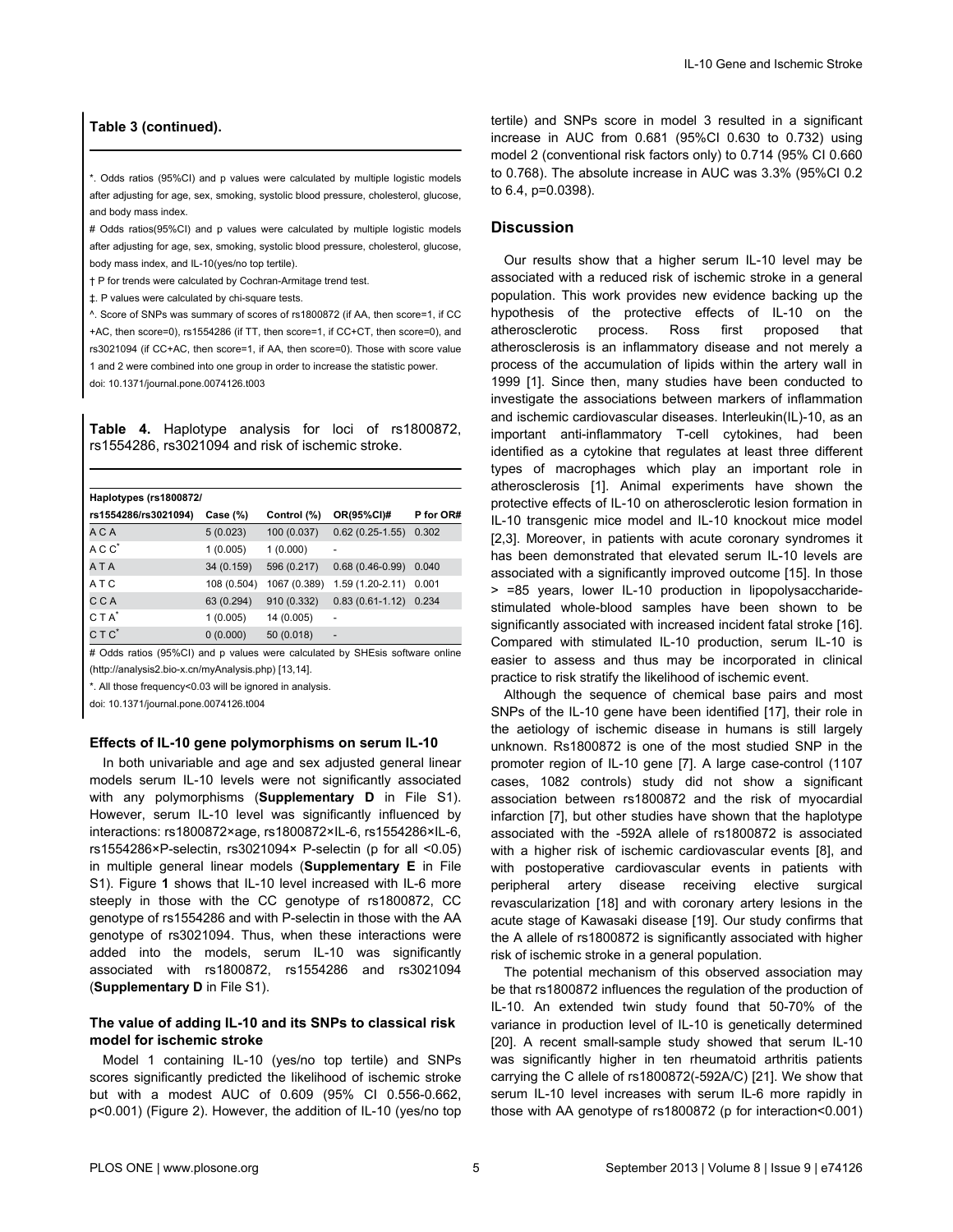<span id="page-5-0"></span>





**Figure 1. Age-adjusted IL-10 was significantly influenced by interaction genotypes (rs1800872, rs1554286, and rs3021094) with IL-6 and P-selectin in 1475 participants.** Age-adjusted IL-10 and P values were calculated by multiple general linear models (GLM) after adjusting for age. doi: 10.1371/journal.pone.0074126.g001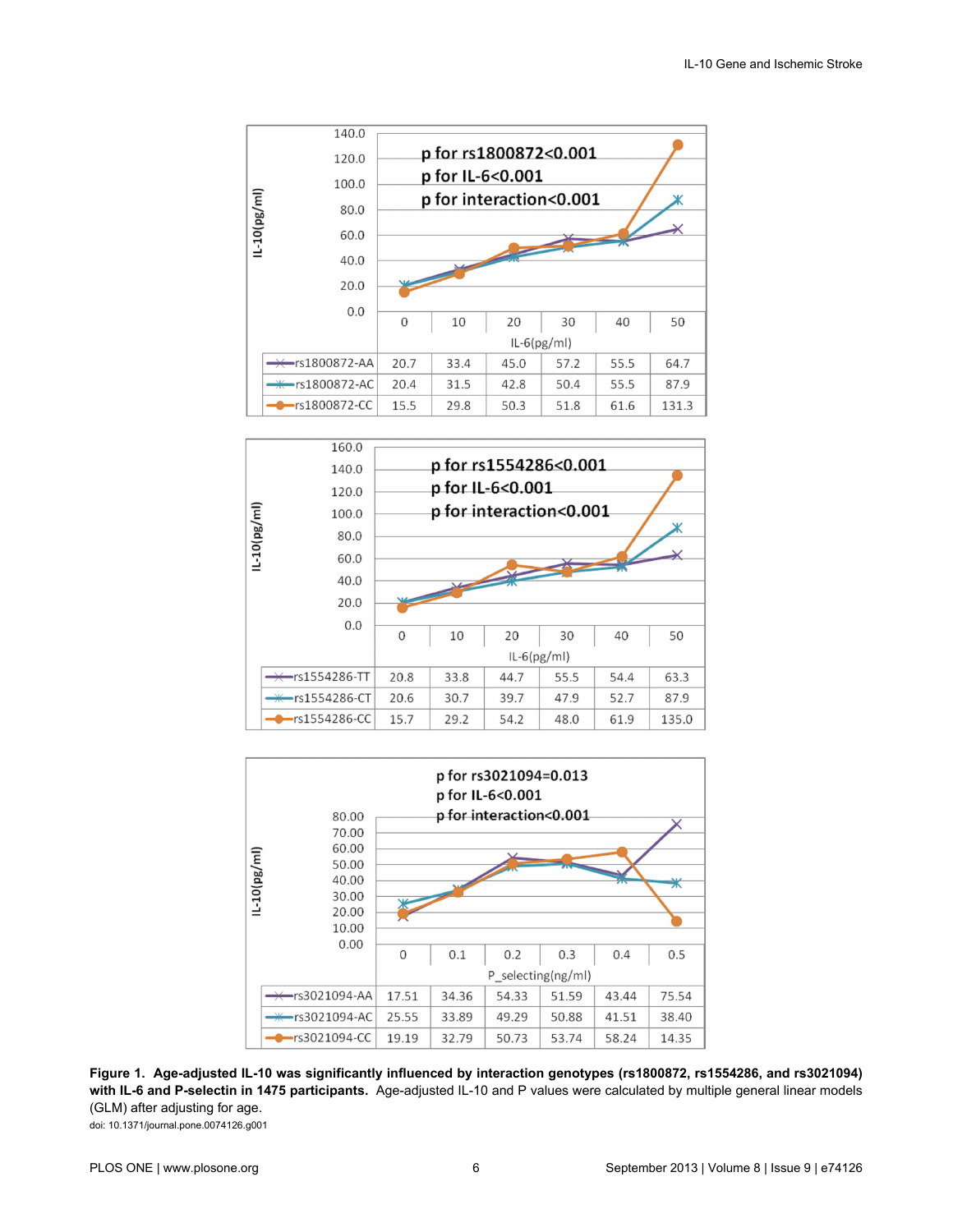<span id="page-6-0"></span>

**Figure 2. Receiver operating characteristic (ROC) curves and corresponding areas under the curve (AUCs) comparing the discriminative power of IL-10(yes/no top tertile) and its SNP score only, the conventional risk score alone and their combination.**

doi: 10.1371/journal.pone.0074126.g002

[\(Figure 1\)](#page-5-0). Thus, although it is not known whether the rs1800872 is alone in this association or whether it is involved in a linkage disequilibrium with another variant, our and previous studies suggest that it is an important genetic marker that predisposes to ischemic stroke.

Although an intron does not code protein, it has been shown to influence gene transcription by affecting gene space structure and/or produce micro-RNA [\[6](#page-7-0)]. However, compared with SNPs in exons and promoter region, SNPs in the intron region are less frequently studied in relation to ischemic stroke [[7\]](#page-7-0). We show here that rs1554286 and rs3021094, located in the intron region and highly prevalent in Chinese populations, were significantly associated with ischemic stroke. To our knowledge this association has not been previously reported. We suggest here that they are important genetic markers that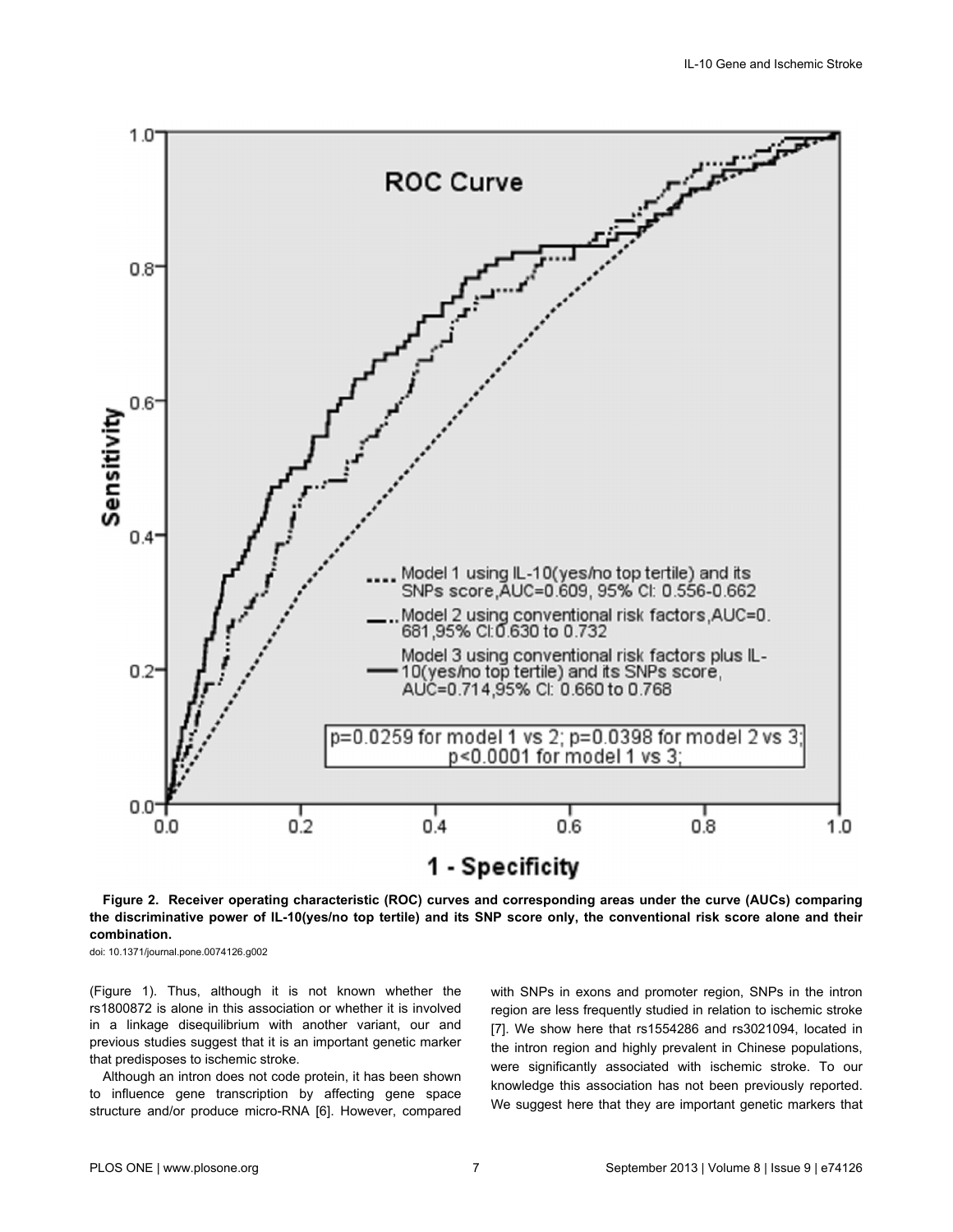<span id="page-7-0"></span>predispose to ischemic stroke and we propose a need for more work to explore their potential role in the aetiology of stroke.

In order to assess the combined effects of these SNPs (rs1800872, rs1554286 and rs3021094), we developed a combined index-an SNP score derived from the ORs of each SNP - and found that this SNP score was significantly associated with ischemic stroke. We also conducted haplotype analyses and confirmed the combined effects of these three SNPs, showing that the haplotype ATC with -592A allele of rs1800872 was significantly associated with ischemic stroke as previously reported [8]. We found that the influences of serum IL-10 and the above three SNPs on ischemic stroke were independent from each other. Therefore, we further assessed the additional value of serum IL-10 and SNPs in predicting ischemic stroke over and above that of a prognostic model with conventional risk factors alone. We have shown that the addition of serum IL-10 and the SNPs score provides a significantly better prediction of ischemic stroke than conventional risk factors alone. The absolute increase in AUC was 3.3%, comparable to that of systolic blood pressure (data were not shown) and also comparable to half of the effect size of total burden score of carotid atherosclerosis which is predictive of ischemic cardiovascular events [\[22\]](#page-8-0). Thus, IL-10 and its three SNPs have a potentially important role in clinical practice for the estimation of an individual's predisposition to ischemic stroke.

This study has some limitations. Firstly, we excluded 281 participants (16% of the potentially eligible total sample of 1756) due to a lack of volume of DNA or serum resulting in no genotyping being possible or no serum cytokine measurement being possible. Excluded subjects had a higher risk of stroke (they were older and had higher SBPs) (**Supplementary F** in File S1). Exclusion of high risk participants however is only likely to attenuate the strength of the associations observed because the association between IL-10 and SNPs and ischemic stroke is stronger in high-risk participants than in lowrisk participants in the present study (data were not shown). Secondly, there were only 106 participants who had strokethus there is the potential to have underestimated the

#### **References**

- 1. Ross R (1999) Atherosclerosis- an inflammatory disease. N Engl J Med 340: 115-126. doi[:10.1056/NEJM199901143400207.](http://dx.doi.org/10.1056/NEJM199901143400207) PubMed: [9887164.](http://www.ncbi.nlm.nih.gov/pubmed/9887164)
- 2. Mallat Z, Besnard S, Duriez M, Deleuze V, Emmanuel F et al. (1999) Protective role of interleukin-10 in atherosclerosis. Circ Res 85: e17 e24. doi[:10.1161/01.RES.85.8.e17](http://dx.doi.org/10.1161/01.RES.85.8.e17). PubMed: [10521249](http://www.ncbi.nlm.nih.gov/pubmed/10521249).
- 3. Pinderski Oslund LJ, Hedrick CC, Olvera T, Hagenbaugh A, Territo M et al. (1999) Interleukin-10 blocks atherosclerotic events in vitro and in vivo. Arterioscler Thromb Vasc Biol 19: 2847-2853. doi: [10.1161/01.ATV.19.12.2847](http://dx.doi.org/10.1161/01.ATV.19.12.2847). PubMed: [10591660](http://www.ncbi.nlm.nih.gov/pubmed/10591660).
- 4. Dickson RC, Abelson J, Barnes WM, Reznikoff WS (1975) Genetic regulation: the Lac control region. Science 187: 27-35. doi[:10.1126/](http://dx.doi.org/10.1126/science.1088926) [science.1088926.](http://dx.doi.org/10.1126/science.1088926) PubMed: [1088926.](http://www.ncbi.nlm.nih.gov/pubmed/1088926)
- 5. Berget SM, Moore C, Sharp PA (1977) Spliced segments at the 5' terminus of adenovirus 2 late mRNA. Proc Natl Acad Sci U S A 74: 3171–3175. doi:[10.1073/pnas.74.8.3171](http://dx.doi.org/10.1073/pnas.74.8.3171). PubMed: [269380.](http://www.ncbi.nlm.nih.gov/pubmed/269380)
- 6. Ying SY, Lin SL (2005) Intronic microRNAs. Biochem Biophys Res Commun 326: 515-520. doi:[10.1016/j.bbrc.2004.10.215](http://dx.doi.org/10.1016/j.bbrc.2004.10.215). PubMed: [15596130.](http://www.ncbi.nlm.nih.gov/pubmed/15596130)
- 7. Donger C, Georges J-L, Nicaud V, Morrison C, Evans A et al. (2001) New polymorphisms in the interleukin-10 gene-relationships to

associations we found. Finally, the models and results may be only applicable for this Chinese population and would need to be assessed separately in other populations.

Despite these limitations, our study provides new evidence that lower serum IL-10 and its genetic variations (AA genotype of rs1800872, TT genotype of rs1554286, and CA/CC genotype of rs3021094) are associated with an increased likelihood of ischemic stroke. Our results suggest that more prospective studies should be conducted to provide more data to justify the use of IL-10 and its SNPs as new biomarkers to identify an increased predisposition to ischemic stroke.

#### **Supporting Information**

**File S1.** Supplementary A in file S1. Scores of SNPs (rs1800872, rs1554286, and rs3021094). Supplementary B in file S1. Models 1, 2, 3. Supplementary C in file S1. Prevalence of ischemic stroke in men and women by different age group. Supplementary D in file S1. IL-10 SNPs and serum IL-10 in 1475 participants. Supplementary E in file S1. Effects of interactions between genotypes and factors on serum IL-10 level. Supplementary F in file S1. Sample characteristics and comparison between those included and those excluded. (DOC)

#### **Acknowledgements**

The authors thank Drs. Min Guo, and Ye Tian for the DNA sampling and preparation for the genotyping. We also thank all scientists from USA and China for their hard work to establish the study cohort and a series of international standardized methods. We also thank all study participants.

# **Author Contributions**

Conceived and designed the experiments: GX. Performed the experiments: GX YL LZ PS FR YW. Analyzed the data: GX. Wrote the manuscript: GX PKM MJSZ.

myocardial infarction. Eur J Clin Invest 31: 9-14. doi:[10.1046/j.](http://dx.doi.org/10.1046/j.1365-2362.2001.00754.x) [1365-2362.2001.00754.x](http://dx.doi.org/10.1046/j.1365-2362.2001.00754.x). PubMed: [11168433](http://www.ncbi.nlm.nih.gov/pubmed/11168433).

- 8. Trompet S, Pons D, DE Craen AJ, Slagboom P, Shepherd J et al. (2007) Genetic variation in the interleukin-10 gene promoter and risk of coronary and cerebrovascular events: the PROSPER study. Ann N Y Acad Sci 1100: 189-198. doi[:10.1196/annals.1395.018](http://dx.doi.org/10.1196/annals.1395.018). PubMed: [17460178.](http://www.ncbi.nlm.nih.gov/pubmed/17460178)
- 9. People' Republic of China-United States Cardiovascular and Cardiopulmonary Epidemiology Research Group (1992) An epidemiological study of cardiovascular and cardiopulmonary disease risk factors in four populations in the People' Republic of China: Baseline Report from the P.R.C.-U.S.A. Collaborative Study. Circulation 85: 1083-1096. doi[:10.1161/01.CIR.85.3.1083](http://dx.doi.org/10.1161/01.CIR.85.3.1083). PubMed: [1537106.](http://www.ncbi.nlm.nih.gov/pubmed/1537106)
- 10. Xie G, Li Y, Shi P, Zhou B, Zhang P et al. (2005) Baseline pulmonary function and quality of life 9 years later in a middle-aged Chinese population. Chest 128: 2448-2457. doi[:10.1378/chest.128.4.2448](http://dx.doi.org/10.1378/chest.128.4.2448). PubMed: [16236908.](http://www.ncbi.nlm.nih.gov/pubmed/16236908)
- 11. Xie G, Myint PK, Zhao L, Li Y, Wang H et al. (2010) Relationship between -592A/C polymorphisms of Interleukin-10 (IL-10) gene and risk of early carotid atherosclerosis. Int J Cardiol 143: 102-104. doi[:10.1016/](http://dx.doi.org/10.1016/j.ijcard.2008.11.173) [j.ijcard.2008.11.173.](http://dx.doi.org/10.1016/j.ijcard.2008.11.173) PubMed: [19118909.](http://www.ncbi.nlm.nih.gov/pubmed/19118909)